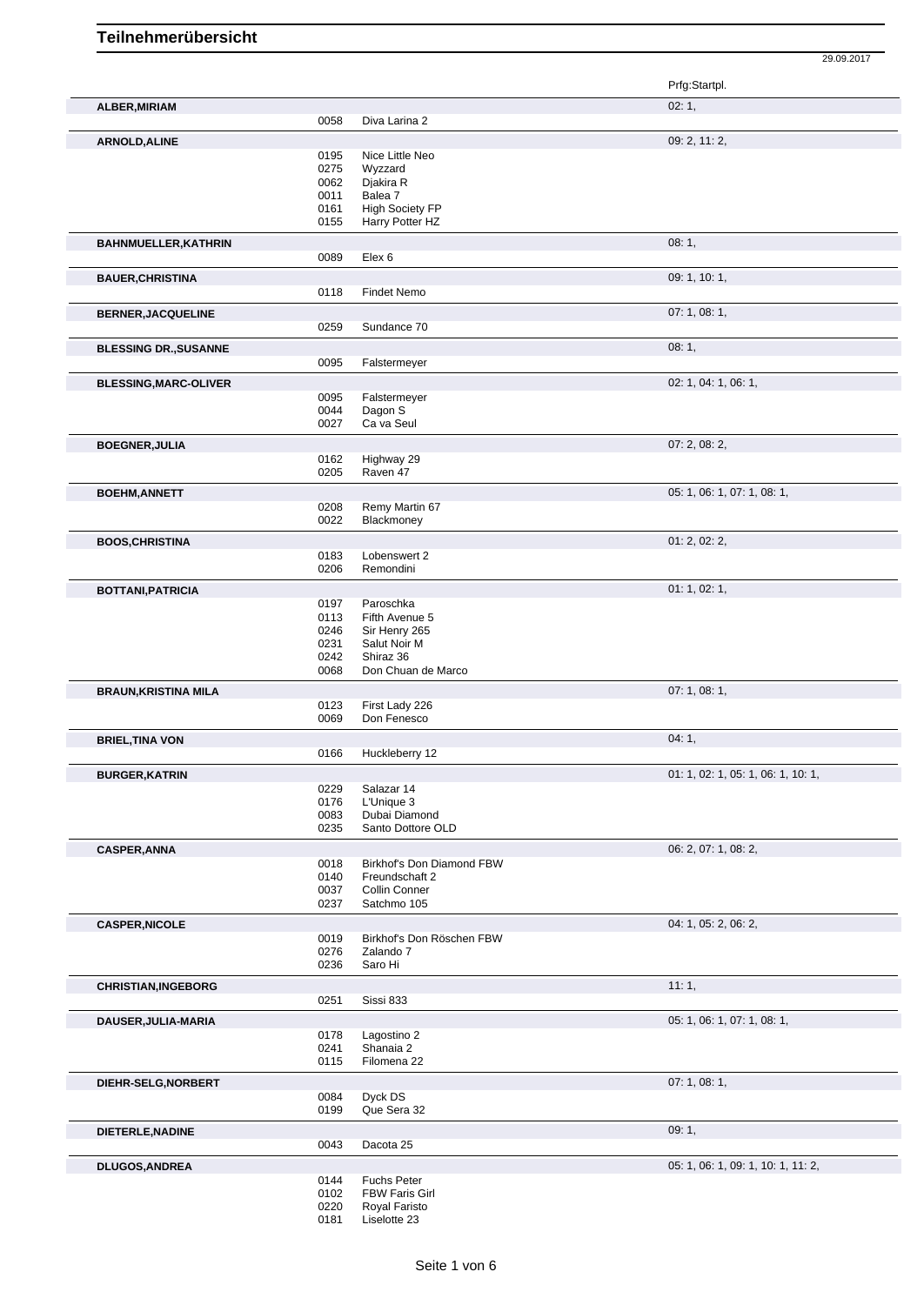## **Teilnehmerübersicht**

Prfg:Startpl. 0228 Sahnehäubchen **DOERR,ANNIKA-BERENIKE** 06: 1, 08: 1, 0184 Locksley 16 0191 Louis 302 **EBERBACH,CHRISTINE** 06: 1, 07: 1, 08: 1, 0087 Dywah **EDERLE,GEORG JOHANNES** 10021 Black Jack 228 Black Jack 228 **EISENMANN,JULIA** 04: 1, 09: 1, 09: 1, 09: 1, 09: 1, 09: 1, 09: 1, 09: 1, 09: 1, 09: 1, 09: 1, 09: 1, 09: 1, 09: 1, 09: 1, 09: 1, 09: 1, 09: 1, 09: 1, 09: 1, 09: 1, 09: 1, 09: 1, 09: 1, 09: 1, 09: 1, 09: 1, 09: 1, 09: 1, 0 Dacaprio 3 0226 Rubinio K 0122 Fire Lady 27<br>0075 Donna Clara 0075 Donna Clara 62<br>0204 Querido L 0204 Querido L<br>0023 Blueberry 0023 Blueberry Rose<br>0029 Candy Casper 0029 Candy Casper<br>0147 Fürst Fred 2 Fürst Fred 2 **EPPINGER-LUETKEMEIER,ANNE** 0277 Woltje de Vries **CONFERENCER 1999** 03: 1, 04: 1, Woltje de Vries **FEZER,JOERG** 11: 1, 0013 Barrymore 6 **FLEISCHMANN,FRITZ** 09: 1, 11: 1, 0258 Spirit of Westfalia<br>0079 Dorian K Dorian K **FONTANIVE,SASKIA** 09: 1, 11: 1, 0107 Felicity Rose Felicity Rose **FORSCHNER,SUSANNE** 09: 1, 0049 Darabani 0044 Darabani 0049 Darabani 00: 1, 09: 1, Darabani **FRANK,SIMONE** 07: 2, 08: 2, 0272 Wolkentänzer W<br>0125 Flemingh B Flemingh B **FRUECHT,FELICITAS** 11: 1, 0146 Fürst Fernando 7 **FUCHS,ANNA-LOUISA** 0261 Sympathikus 2 04: 1, 06: 1, 10: 1, 06: 1, 10: 1, Sympathikus 2 0212 Rizzoli 2 0060 Divino Negro **FUCHS, JASMIN** 11: 1, 2002 **12: 1, 2003** 12: 1, 2004 12: 1, 2004 12: 1, 2004 12: 1, 2004 12: 1, 2004 12: 1, 2004 12: 1, 2004 12: 1, 2004 12: 1, 2004 12: 1, 2004 12: 1, 2004 12: 1, 2004 12: 1, 2004 12: 1, 2004 12: 1, 2004 0061 DJ Diamond 2 **FUCHS,KERSTIN** 07: 1, 08: 1, 0157 Hennessy 92 **GAUSS,NATALIE** 05: 2, 06: 2, 09: 1, 10: 1, 11: 1, 0131 Fogey Franclin<br>0119 Fine Emotion 0119 Fine Emotion<br>0120 Fine Franzy 0120 Fine Franzy<br>0031 Cariba 22 0031 Cariba 22<br>0129 Floxx Floxx 0104 Fedon Black **GERST,LIA KRISTIN** 07: 1, 08: 1, 0213 Rolex 102 **GOHR-BIMMEL, RENATE** 0264 Univers 7 0264 Districts 1999 05: 2, 06: 2, 06: 2, 06: 2, 06: 2, 06: 2, 06: 2, 06: 2, 06: 2, 06: 2, 06: 2, 06: 2, 06: 2, 06: 2, 06: 2, 06: 2, 06: 2, 06: 2, 06: 2, 06: 2, 06: 2, 06: 2, 06: 2, 06: 0264 Univers 7<br>0232 San Cocc San Coco di Amore **GOLD, MARIA ELISABETH** 0063 Django da Capo **11: 2**, 11: 2, Django da Capo 0040 Cuschel 2 **GORSKI,MANUELA** 01: 1, 02: 1, Sir Saburo **HARNISCH,CARINA** 07: 1, 08: 1, 0260 Sunrise 154 **HERMLE, NINA** 07: 1, 08: 1, 08: 1, 08: 1, 08: 1, 08: 1, 08: 1, 09: 1, 09: 1, 09: 1, 09: 1, 09: 1, 09: 1, 09: 1, 09: 1, 09: 1, 09: 1, 09: 1, 09: 1, 09: 1, 09: 1, 09: 1, 09: 1, 09: 1, 09: 1, 09: 1, 09: 1, 09: 1, 09: 1, 09: Clandestino 2 **HERZER,LUISA** 07: 1, 08: 1, 08: 1, 08: 1, 08: 1, 08: 1, 09: 1, 09: 1, 09: 1, 09: 1, 09: 1, 09: 1, 09: 1, 09: 1, 09: 1, 09: 1, 09: 1, 09: 1, 09: 1, 09: 1, 09: 1, 09: 1, 09: 1, 09: 1, 09: 1, 09: 1, 09: 1, 09: 1, 09: 1, 09: Don Ravel **HOFFSTADT,DANIEL** 06: 2, 09: 2, 11: 1, 0185 London Magic<br>0007 Apollo 1021 Apollo 1021 0112 Fidertraum S<br>0218 Rosinchen 10 Rosinchen 10

**HORN,TOBIAS-BENJAMIN** 10: 1,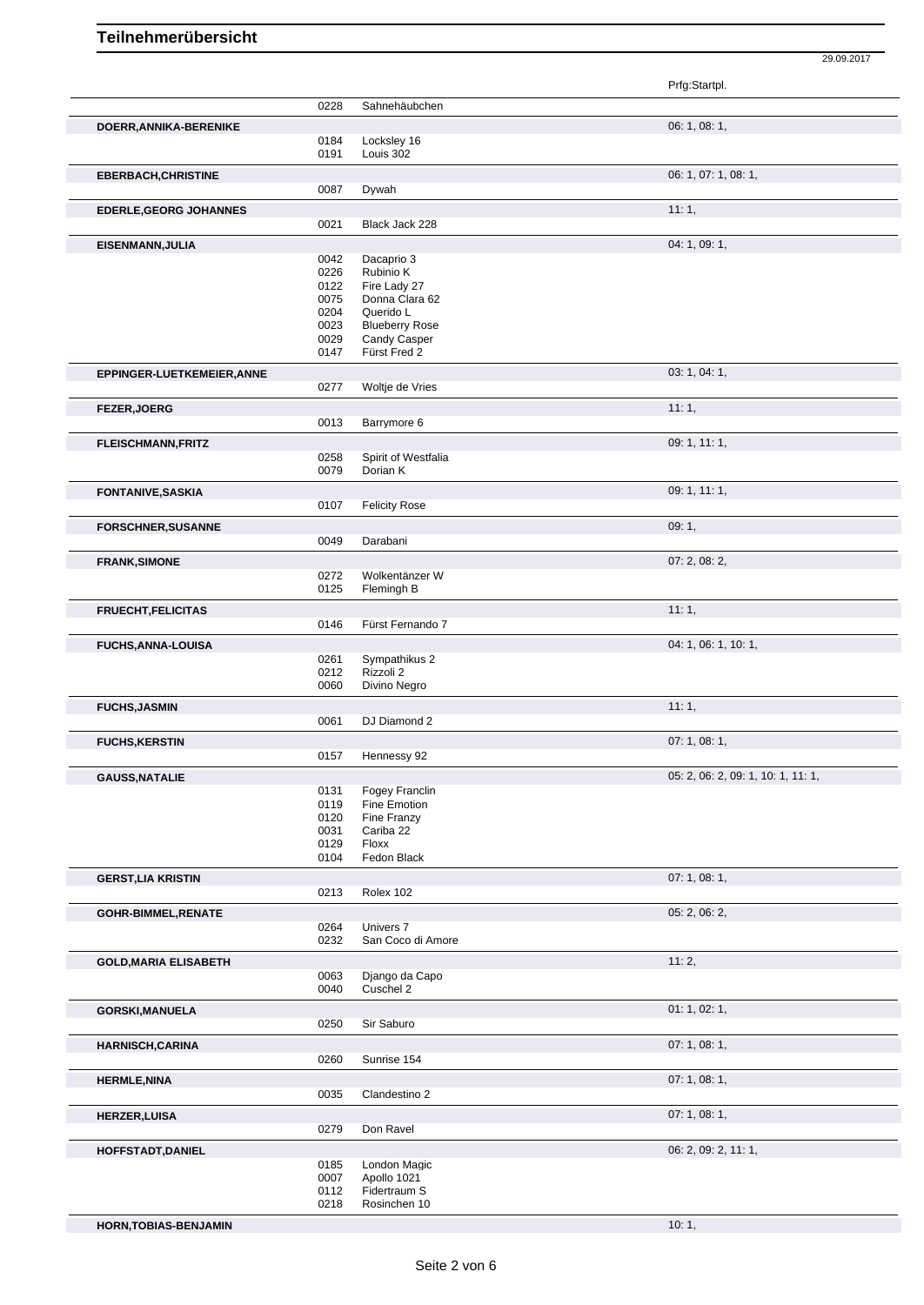|                                  |              |                                        | Prfg:Startpl.               |
|----------------------------------|--------------|----------------------------------------|-----------------------------|
|                                  | 0245         | Sir Ferdinand 2                        |                             |
| HUMMEL, CARINA                   |              |                                        | 07: 2, 08: 2,               |
|                                  | 0117         | Finale Grande                          |                             |
|                                  | 0036         | <b>CM's Diabolito</b>                  |                             |
|                                  | 0017         | Bijou 403                              |                             |
|                                  | 0088         | El-Sombrero                            |                             |
| HUMMEL, CATHARINA                |              |                                        | 07: 1, 08: 2,               |
|                                  | 0117<br>0036 | <b>Finale Grande</b><br>CM's Diabolito |                             |
|                                  | 0017         | Bijou 403                              |                             |
|                                  | 0088         | El-Sombrero                            |                             |
| JOERKE, SILKE                    |              |                                        | 11:1,                       |
|                                  | 0252         | Siva 11                                |                             |
|                                  |              |                                        | 03: 1, 04: 1,               |
| JUNG, LINDA                      | 0156         | Hemingway 57                           |                             |
|                                  |              |                                        | 07:1,08:1,                  |
| KAHL, JANINA                     | 0090         | Emiliano 5                             |                             |
|                                  |              |                                        |                             |
| <b>KATONA, ANTJE</b>             | 0234         | Santana 917                            | 06: 1, 08: 1,               |
|                                  |              |                                        |                             |
| <b>KATZ, MELINA</b>              |              |                                        | 07:1,08:1,                  |
|                                  | 0015         | Betty Barkley 2                        |                             |
| KAUDERER, ANJA                   |              |                                        | 11:2,                       |
|                                  | 0061         | DJ Diamond 2                           |                             |
|                                  | 0278         | Feine Liebe 3                          |                             |
| <b>KLARIC,IGOR</b>               |              |                                        | 09:1,                       |
|                                  | 0097         | Fantastic sunrise S                    |                             |
| <b>KLENK, SABINE</b>             |              |                                        | 03: 1, 04: 1, 06: 1, 09: 1, |
|                                  | 0142         | Friedolin 36                           |                             |
|                                  | 0054<br>0066 | Delmos<br>Don Carmelo                  |                             |
|                                  | 0146         | Fürst Fernando 7                       |                             |
| <b>KNOLL, INES</b>               |              |                                        | 10: 1, 11: 2,               |
|                                  | 0160         | High Noon 51                           |                             |
|                                  | 0194         | Man in Black 13                        |                             |
|                                  | 0128         | Floridita 2                            |                             |
|                                  | 0033         | Charmeur 466                           |                             |
|                                  | 0096<br>0169 | Famicello<br>Immerdale                 |                             |
|                                  |              |                                        | 03: 1, 04: 1,               |
| <b>KNOLL, LINDA</b>              | 0101         | FBW Fairplay H                         |                             |
|                                  |              |                                        |                             |
| KOCH, TIM                        | 0248         | Sir Moritz 2                           | 03: 1, 04: 1, 07: 1, 08: 1, |
|                                  | 0100         | FBW Dory's Dream                       |                             |
| KOEDDERITZSCH-FRANK, MIRIAM      |              |                                        | 07:1,08:1,                  |
|                                  | 0211         | Rimmon Hadad                           |                             |
| KOHLER, NICOLE                   |              |                                        | 09: 2, 10: 1, 11: 2,        |
|                                  | 0134         | Franzel 6                              |                             |
|                                  | 0067         | Don Cavalino                           |                             |
|                                  | 0121         | Finessa 37                             |                             |
|                                  | 0108<br>0173 | Feliz Navidad 6<br>Just Magic 4        |                             |
|                                  | 0127         | Florance R                             |                             |
|                                  |              |                                        | 05:1,06:1,                  |
| KOHLWEISS, BIRGIT                | 0215         | Rookie 16                              |                             |
|                                  |              |                                        |                             |
| <b>KONRAD DR., SUSANN</b>        | 0243         | Siena 62                               | 01: 1, 02: 1,               |
|                                  |              |                                        |                             |
| <b>KRESS,ILONA</b>               |              |                                        | 03: 1, 04: 1,               |
|                                  | 0219         | Rossini 245                            |                             |
| <b>KRUEGER-SONNENSCHEIN DR.,</b> |              |                                        | 07:1,08:1,                  |
|                                  | 0271         | Wizard 57                              |                             |
| <b>KUEHNLE, SANDY</b>            |              |                                        | 01: 2, 02: 2,               |
|                                  | 0152         | Gonzo VA                               |                             |
|                                  | 0002<br>0003 | Ain't He Awesome<br>Amaretto W         |                             |
|                                  |              |                                        |                             |
| LAIER, LEONIE                    |              |                                        | 04:2,                       |
|                                  | 0105<br>0239 | Feeling 43<br>Seven Heaven 2           |                             |
|                                  | 0138         | Free Soul 3                            |                             |
| LANG, BLANKA                     |              |                                        | 09: 1, 10: 1,               |
|                                  |              | D'espereaux                            |                             |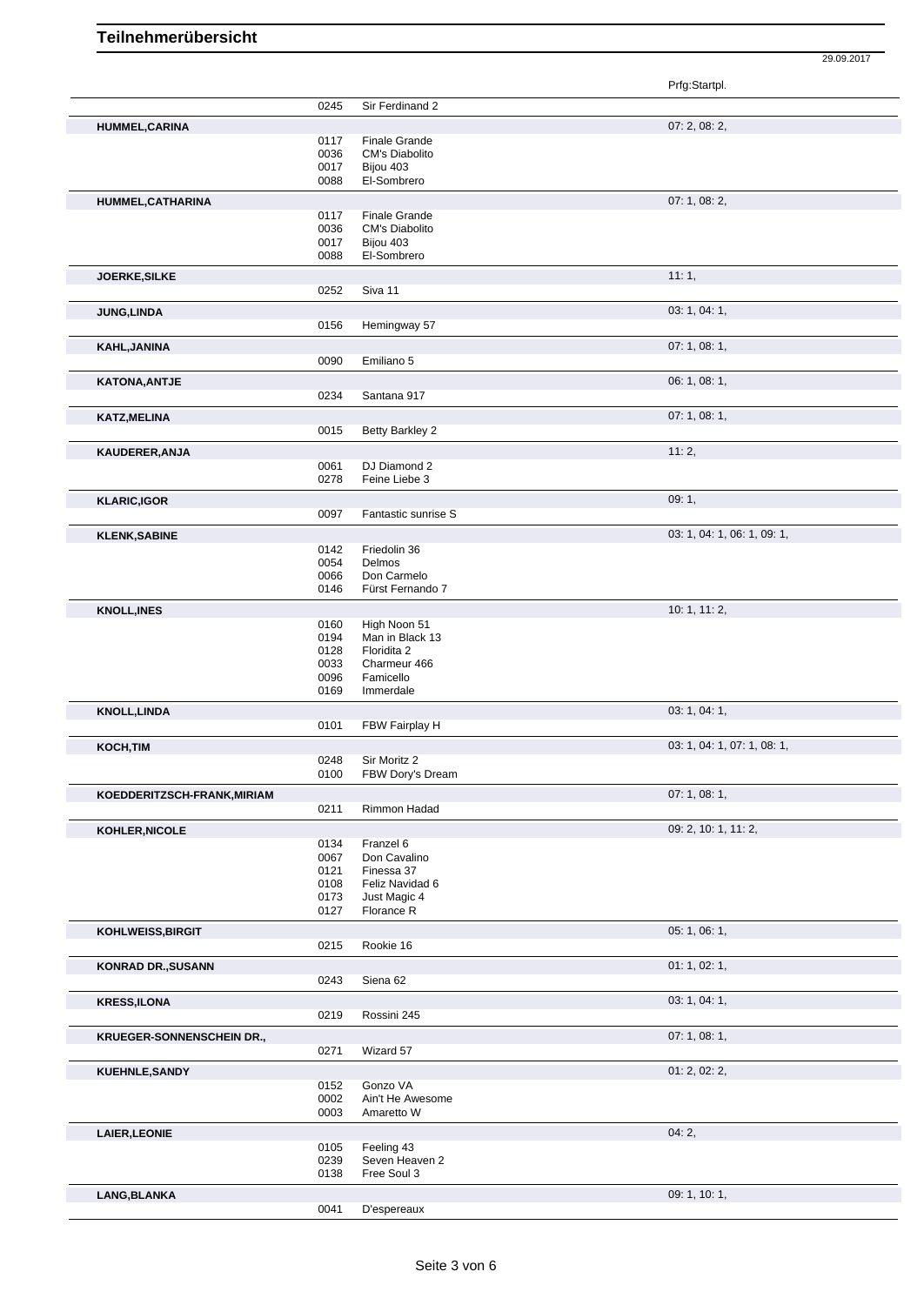Г

29.09.2017

Prfg:Startpl.

| <b>LANG.MEIKE</b> | $01: 1, 02: 1, 03: 1, 04: 2, 05: 2, 06: 2,$ |
|-------------------|---------------------------------------------|
|                   | 09.210.111.2                                |

|                                       |              |                                    | 09: 2, 10: 1, 11: 2,                      |
|---------------------------------------|--------------|------------------------------------|-------------------------------------------|
|                                       | 0172         | Jazz Dance 8                       |                                           |
|                                       | 0124         | Flatley 2                          |                                           |
|                                       | 0133         | Francesca 57                       |                                           |
|                                       | 0198         | Poussin                            |                                           |
|                                       | 0186         | Lord Frodo FBW                     |                                           |
|                                       | 0046         | Dalmazio                           |                                           |
|                                       | 0257         | Sorrento Snörri FBW                |                                           |
|                                       | 0110         | Fesl                               |                                           |
|                                       | 0230         | Salome 316                         |                                           |
|                                       | 0081         | Dr. Mops                           |                                           |
|                                       | 0137         | Freddy cool 2                      |                                           |
|                                       | 0109         | Ferrabeau                          |                                           |
|                                       | 0268         | Wikipedia O                        |                                           |
|                                       | 0175<br>0070 | L'ansamur<br>Don Franzisco         |                                           |
|                                       |              |                                    |                                           |
| LANGENHAN, SILJA                      |              |                                    | 07: 1, 08: 1,                             |
|                                       | 0050         | Darius 533                         |                                           |
| LEMPART, STEFANIE                     |              |                                    | 03: 1, 04: 1, 05: 2, 06: 2, 09: 1, 10: 1, |
|                                       | 0080         | Douglas 240                        |                                           |
|                                       | 0167         | Illuminata 3                       |                                           |
|                                       | 0174         | Käthe Caramell                     |                                           |
|                                       | 0179         | Latifa 11                          |                                           |
|                                       | 0180         | Leroy 185                          |                                           |
|                                       | 0267         | Visavis Chocolat                   |                                           |
|                                       | 0025         | <b>Bobby Mc'Gee</b>                |                                           |
| <b>LIEB, STEFFEN</b>                  |              |                                    | 01: 1, 02: 1, 03: 1, 04: 1, 05: 1, 06: 1, |
|                                       | 0207         | Remondos quick step 2              | 10:1,                                     |
|                                       | 0148         | Fürst Frederico 4                  |                                           |
|                                       | 0024         | Blutsbruder 3                      |                                           |
|                                       | 0053         | De Bell                            |                                           |
|                                       |              |                                    |                                           |
| <b>LILLICH, SUSANNE</b>               |              |                                    | 11:1,                                     |
|                                       | 0150         | Fürstenball's Highlight            |                                           |
| <b>LIVINGSTON, DIANA</b>              |              |                                    | 03: 1, 04: 1,                             |
|                                       | 0170         | Indol 2                            |                                           |
| LOEFFLER, NICOLE                      |              |                                    | 07:1,08:1,                                |
|                                       | 0238         | Semino 2                           |                                           |
| LUCKERT, SILVIA                       |              |                                    | 11:1,                                     |
|                                       | 0201         | Quel Filou 15                      |                                           |
| <b>LUETTGEN,LOUISA</b>                |              |                                    | 01: 1, 02: 1,                             |
|                                       | 0059         | Diva Noir                          |                                           |
|                                       |              |                                    | 05: 1, 06: 2,                             |
| LUZE, OLIVER                          | 0140         | Freundschaft 2                     |                                           |
|                                       | 0034         | Check Me                           |                                           |
|                                       |              |                                    |                                           |
| <b>MAYER,LEA</b>                      | 0045         | Daily Joy 5                        | 07:1,08:1,                                |
|                                       |              |                                    |                                           |
| <b>MELWITZ, DAGMAR</b>                |              |                                    | 03: 1, 04: 2, 05: 1, 06: 1,               |
|                                       | 0103         | FBW Woody                          |                                           |
|                                       | 0171         | James Dean 4                       |                                           |
| <b>MOLL, LEONIE</b>                   |              |                                    | 07:1,08:1,                                |
|                                       | 0154         | Harry Potter                       |                                           |
| MUELLER, JOHANNA                      |              |                                    | 09: 1, 11: 1,                             |
|                                       | 0214         | Rom 18                             |                                           |
|                                       | 0092         | Faaina                             |                                           |
|                                       |              |                                    |                                           |
|                                       | 0055         | Desideria 19                       |                                           |
|                                       | 0200         | Queenie Lou                        |                                           |
|                                       |              |                                    |                                           |
|                                       |              |                                    | 01: 1, 02: 1, 10: 1,                      |
|                                       | 0005<br>0153 | Anne Beth<br>Gut Wettlkam's Falcon |                                           |
|                                       |              |                                    |                                           |
|                                       |              |                                    | 11:2,                                     |
|                                       | 0149<br>0135 | Fürst Poet                         |                                           |
|                                       |              | Frappucchino                       |                                           |
|                                       |              |                                    | 04:1,                                     |
| NEUMANN, NINA                         | 0209         | Respighi                           |                                           |
|                                       |              |                                    | 07: 1, 08: 2,                             |
| <b>OBENLAND, LAURA</b>                | 0038         | Cooper F                           |                                           |
| <b>MUELLER, LISA</b><br>NAEGELE, TINA | 0130         | <b>Flying Kiss</b>                 |                                           |
|                                       | 0071         | Don Jordan                         |                                           |
| <b>PANDIKOW, NINA</b>                 | 0008         | Aquilea 4                          | : 0,                                      |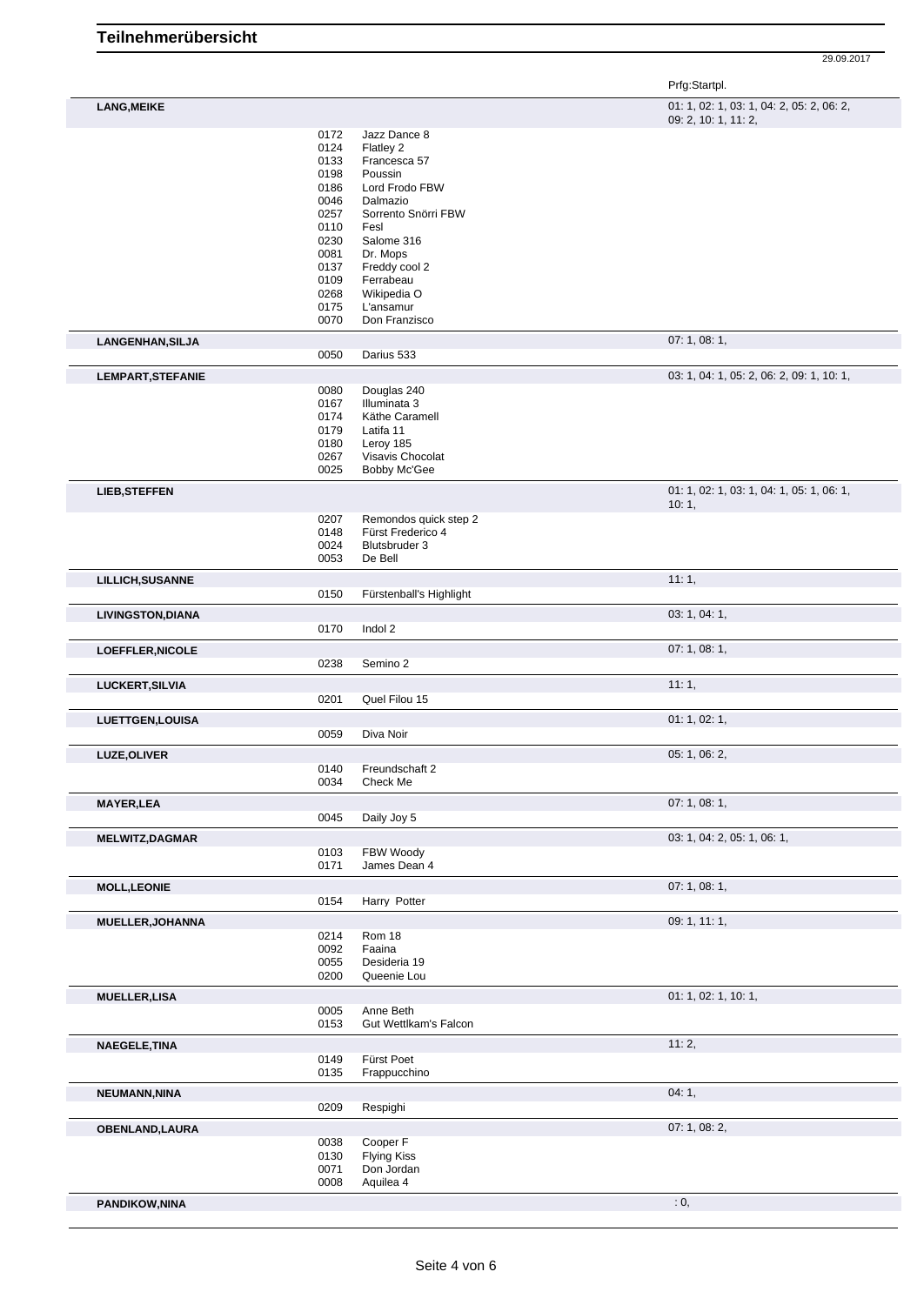|                              |              |                              | Prfg:Startpl.                             |
|------------------------------|--------------|------------------------------|-------------------------------------------|
| RECHTENBACHER-LASSER, ANJA   |              |                              | 02: 1, 03: 1, 04: 2,                      |
|                              | 0221         | Royal Flush W                |                                           |
|                              | 0227         | Rubinjo R                    |                                           |
|                              |              |                              | 02: 1, 03: 1, 04: 1, 05: 1, 06: 1,        |
| RETTLER, SEBASTIAN OVEN      | 0274         | <b>Wunder Kind</b>           |                                           |
|                              | 0111         | Fiderbaldi                   |                                           |
|                              | 0263         | Univers 6                    |                                           |
|                              | 0196         | Nimble 2                     |                                           |
|                              |              |                              |                                           |
| <b>REUTTER, LAURA</b>        |              |                              | 08:1,                                     |
|                              | 0139<br>0116 | Freestyle 35<br>Fima         |                                           |
|                              |              |                              |                                           |
| <b>RIEG, ANN-CATHRIN</b>     |              |                              | 08:1,                                     |
|                              | 0016         | Beyonce 2                    |                                           |
| ROHRMUSS, VICTORIA           |              |                              | 07:1,08:1,                                |
|                              | 0039         | Corelli de Luxe              |                                           |
|                              |              |                              |                                           |
| ROTHFUSS, CARMEN             |              |                              | 07:1,08:1,                                |
|                              | 0032         | Carry Gold                   |                                           |
|                              | 0091         | Etoile d'Estobar             |                                           |
| ROTHMUND, NIKOLAI            |              |                              | 07:1,08:1,                                |
|                              | 0233         | Sansibar 102                 |                                           |
|                              |              |                              |                                           |
| RUEESCH, CHIARA              |              |                              | 03: 1, 04: 1, 07: 2, 08: 2,               |
|                              | 0009         | Ariello 2                    |                                           |
|                              | 0203<br>0010 | Quentin GH                   |                                           |
|                              |              | Aron 297                     |                                           |
| RUESS, ANJA                  |              |                              | 07: 1, 08: 1,                             |
|                              | 0270         | Wirginio                     |                                           |
|                              | 0165         | Hot Sunshine                 |                                           |
| <b>SCHAIRER, JANINA</b>      |              |                              | 07:1,08:1,                                |
|                              | 0006         | Anschu 2                     |                                           |
|                              |              |                              |                                           |
| <b>SCHETTER, MARKUS</b>      |              |                              | 03: 1, 04: 1,                             |
|                              | 0141         | Friedemann 5                 |                                           |
|                              | 0076         | Dont stop moving             |                                           |
| <b>SCHETTER, WILLY</b>       |              |                              | 01: 1, 02: 1,                             |
|                              | 0065         | Don Avalon                   |                                           |
|                              |              |                              | 10:1,                                     |
| <b>SCHMID, INA-KATRIN</b>    | 0048         |                              |                                           |
|                              |              | Dante 110                    |                                           |
| <b>SCHMID, KATHRIN</b>       |              |                              | 07:2,08:2,                                |
|                              | 0051         | Darlington 12                |                                           |
|                              | 0078         | Dorette 186                  |                                           |
| <b>SCHNEIDER, CHRISTIANE</b> |              |                              | 03: 1, 04: 1, 09: 2, 10: 2, 11: 1,        |
|                              | 0244         | Sir Admiral from Schneider   |                                           |
|                              | 0143         | Fromecs Highlight            |                                           |
|                              | 0001         | A la Bonheur S               |                                           |
|                              | 0202         | Quenia S                     |                                           |
|                              | 0056         | Desperanda S                 |                                           |
|                              | 0188         | Loreen S                     |                                           |
| <b>SCHOEN, STEPHANIE</b>     |              |                              | 09: 1, 11: 1,                             |
|                              | 0256         | Sometimes Royal              |                                           |
| <b>SCHOENBORN, MONIKA</b>    |              |                              | 11:1,                                     |
|                              | 0269         | Winnie Mae                   |                                           |
|                              |              |                              |                                           |
| <b>SCHULZE, HOLGER</b>       |              |                              | 06: 3, 10: 3,                             |
|                              | 0163         | Hippophae                    |                                           |
|                              | 0216         | Rosario 50<br>Donna Clara 60 |                                           |
|                              | 0074         |                              |                                           |
| <b>SCHWANZ,UWE</b>           |              |                              | 01: 2, 02: 2,                             |
|                              | 0114         | Fifth Avenue 6               |                                           |
|                              | 0057         | Disaronno 2                  |                                           |
|                              | 0158         | Hermes 134                   |                                           |
| <b>SCHWARZKOPF, ERIKA</b>    |              |                              | 06: 1, 08: 1, 09: 1, 10: 1,               |
|                              | 0126         | Fleur S 2                    |                                           |
|                              | 0014         | Bella Marie 6                |                                           |
|                              |              |                              |                                           |
| <b>SCHWEGLER, KIRA</b>       |              |                              | 10:1,                                     |
|                              | 0093         | Fairytale 62                 |                                           |
| <b>SCHWEIZER, LAURA</b>      |              |                              | 08:1,                                     |
|                              | 0225         | Rubinio 32                   |                                           |
|                              | 0030         | Carcassonne 6                |                                           |
| SEMLER, FRANZ JUN.           |              |                              | 05:1,06:1,                                |
|                              | 0052         | Darwin 128                   |                                           |
|                              |              |                              |                                           |
| <b>SIMON, ANKE</b>           |              |                              | 01: 1, 02: 1, 03: 1, 04: 1, 05: 1, 06: 1, |
|                              | 0262         | <b>Twenty Four</b>           |                                           |